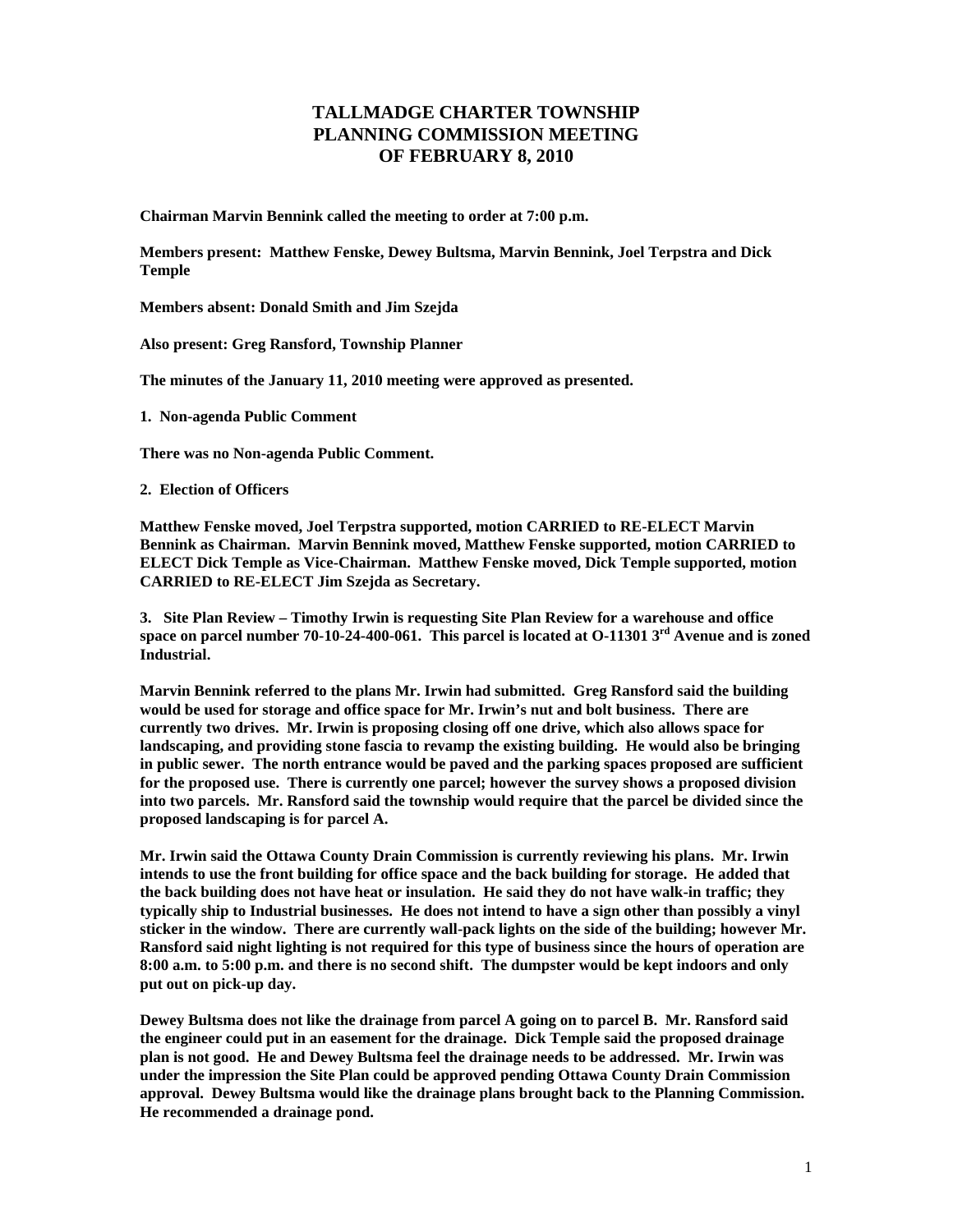**Dick Temple moved, Dewey Bultsma supported, motion CARRIED to POSTPONE the request until next month. The Planning Commission would like the drainage plans revised in accordance with the Ottawa County Drain Commission requirements for detention. Also, they would like Mr. Irwin to have his engineer label and date the building elevation plans and identify the shrubs clearly on the plan to correspond with the legend. Lastly, they would like Mr. Irwin to be clear whether he intends to split the property or not. Ayes: Matthew Fenske, Dewey Bultsma, Marvin Bennink, Joel Terpstra and Dick Temple. Nays: none.** 

**4. Public Hearing – Michael Bosveld is requesting a Special Use Permit for a used car sales business at O-11319 1st Avenue. This parcel number 70-10-24-484-012 is zoned Industrial.** 

**Mr. Bosveld clarified, he would just like to use the address for the dealer license. He does not intend to buy or sell vehicles at this location and will not have a sign for the car business.** 

**Mr. Ransford obtained a legal opinion from the township attorney. Ron Bultje of Scholten and Fant said this proposal would be supplemental to the existing use, and he was comfortable with the proposed use, based on (attached sheet). It is up to the Planning Commission to decide if it is compatible with Industrial zoning. Mr. Bosveld said the applicant's intent is to have a dealers license in order to buy vehicles for himself and his colleagues, not to sell to the general public. Marvin Bennink asked about signage. Mr. Bosveld said there would not be any signs for the car business. He currently has a sign for his contracting business and his partner's electric business.** 

**The meeting opened and closed to the public with no comment.** 

**Dick Temple moved and proposed the attached Special Use motion, Joel Terpstra supported, motion CARRIED to APPROVE the request. Ayes: Matthew Fenske, Dewey Bultsma, Marvin Bennink, Joel Terpstra and Dick Temple. Nays: none.** 

**5. Rezoning Public Hearing – Mark and Jackie Kramer are requesting a rezoning for parcel number 70-10-20-400-074 from C-2 to Rural Preserve. This parcel is located at 3585 River Hill Drive.** 

**Jackie Kramer said they bought this property, which was formerly the BFE Sports Bar and would like to use it as their residence. They currently live down the road to the east, and when BFE was in business the Kramers had drunk drivers hit their building and found people sleeping in their garage.** 

**Dick Temple asked if they had contacted the Ottawa County Health Department or the DEQ. Mr. Kramer said the existing drainfield is up by Linden Drive and the Health Department had to inspect the well and septic at the time of the sale.** 

**The meeting opened and closed to the public with no comment.** 

**Marvin Bennink said there are other advantages to bringing a split zoned property into one zoning and he knows there were also issues with the bar. Matthew Fenske is pleased with the proposal. Dick Temple agreed this would be a site improvement.** 

**Joel Terpstra moved, Dick Temple supported, motion CARRIED to RECOMMEND APPROVAL of the request to rezone that portion of the property zoned C-2 to Rural Preserve, to the Township Board. Ayes: Matthew Fenske, Dewey Bultsma, Marvin Bennink, Joel Terpstra and Dick Temple. Nays: none.** 

**Meeting adjourned at 8:45 p.m.** 

**Respectfully submitted,**